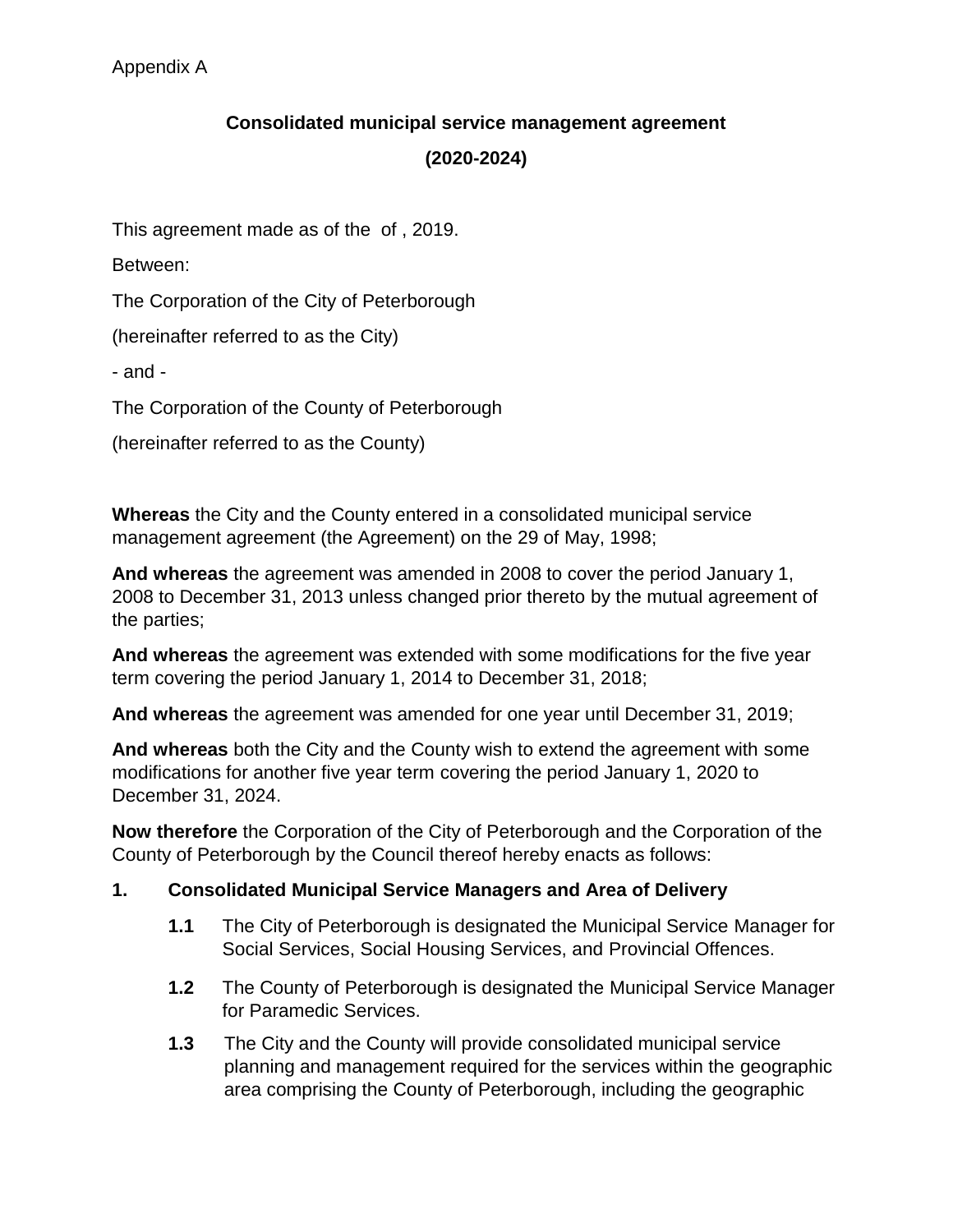area comprising the City of Peterborough (hereinafter referred to as the Service delivery area).

#### **2. County City Liaison Committee**

# **2.1 Joint Services Steering Committee Renamed County City Liaison Committee**

The Joint Services Steering Committee, previously established by the parties, is hereby renamed the County City Liaison Committee (CCLC) to recognize a slightly changed scope of the areas of delivery and increased scope of discussion for other mutual areas of interest. The CCLC shall be responsible for the administration and implementation of the terms of this agreement in an orderly and proper fashion, and shall make recommendations to the City and County Councils with respect to joint services issues and other areas of mutual interest.

#### **2.2 Responsibilities of the County City Liaison Committee**

The responsibilities of the CCLC shall include, making recommendations to the Councils or advising staff related to:

- a) Reviewing and endorsement of draft annual budget and recommend approval to the Councils of the City and the County including appropriate levels of staffing, and service levels for the various services to the respective Councils. Prior to bringing forward any budgets for approval, staff of the Municipal Service Manager will present the CCLC with a report(s) that, without limiting this provision, outline: the services being provided; the levels of service being provided; service needs, priorities and pressures being experienced; and recommendations as to how best to address the future needs of the service;
- b) The Consolidated Municipal Service Managers operations being delivered;
- c) The Waste Management Facility; and
- d) A forum for the exchange of ideas and information concerning matters of municipal interest and consequence to the County and City as may arise from time to time such as, but not limited to:
	- a) Transportation matters;
	- b) Land use planning and development;
	- c) Systems of municipal government and municipal government restructuring;
	- d) Economic Development;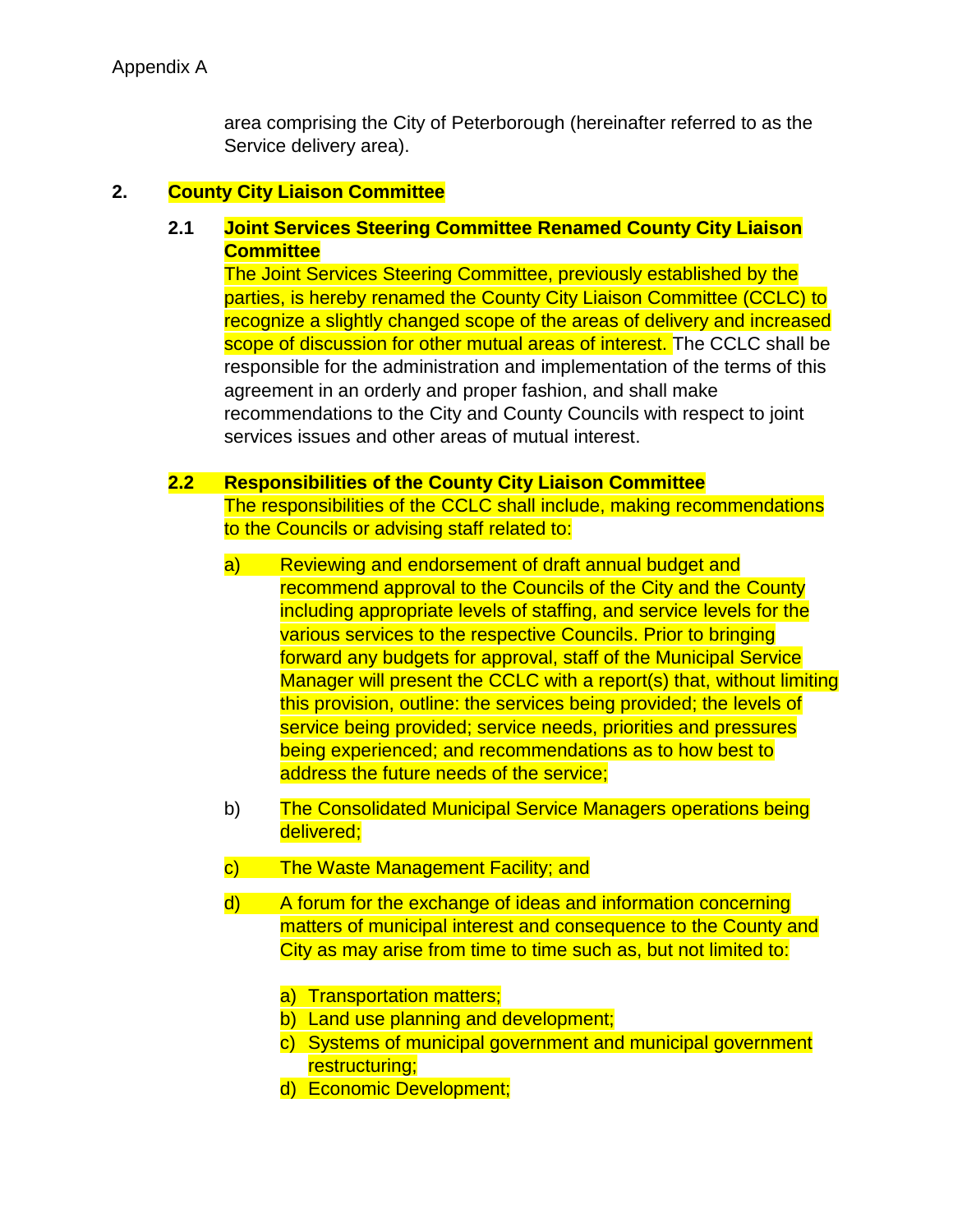Appendix A

- e) Joint use of facilities; and
- f) Emergency Management disaster planning.

## **2.3 Composition**

#### The CCLC shall be composed of:

- a) The Warden of the County of Peterborough;
- b) Three (3) members of the Council of the County of Peterborough;
- c) The Mayor of the City of Peterborough;
- d) Three (3) members of the Council of the City of Peterborough and
- e) all members shall be appointed for the term of Council.

## **2.4 Chairperson**

The Members of the CCLC shall elect from among themselves a Chairperson and Vice Chairperson who shall serve for a one (1) year term from January 1 to December 31 in each year. The position of Chairperson shall alternate from year to year between the County and the City Committee Members. The Chairperson shall vote on all matters.

#### **2.5 Decisions and recommendations**

Decisions and recommendations of the CCLC shall be by way of majority vote of the members present. Accordingly, no action may be taken on matters, which result in a tie vote. A quorum shall consist of five (5) voting members.

## **2.6 Frequency of meetings**

The CCLC may meet once each quarter. Additional meetings may be scheduled if issues arise which, in the opinion of the City's Chief Administrative Officer and/or the County's Chief Administrative Officer, need to be presented to the Committee.

#### **2.7 Date of meetings**

When required, meetings will be held on the second Thursday of the month.

#### **2.8 Location of meetings**

Meetings will be held in the Council Chambers of the municipality whose turn it is to Chair the meetings for that year.

#### **2.9 City and County Staff Meet to Review Items**

When possible, City and County staff will meet the week before the CCLC meeting to review all reports that will be on the Committee agenda.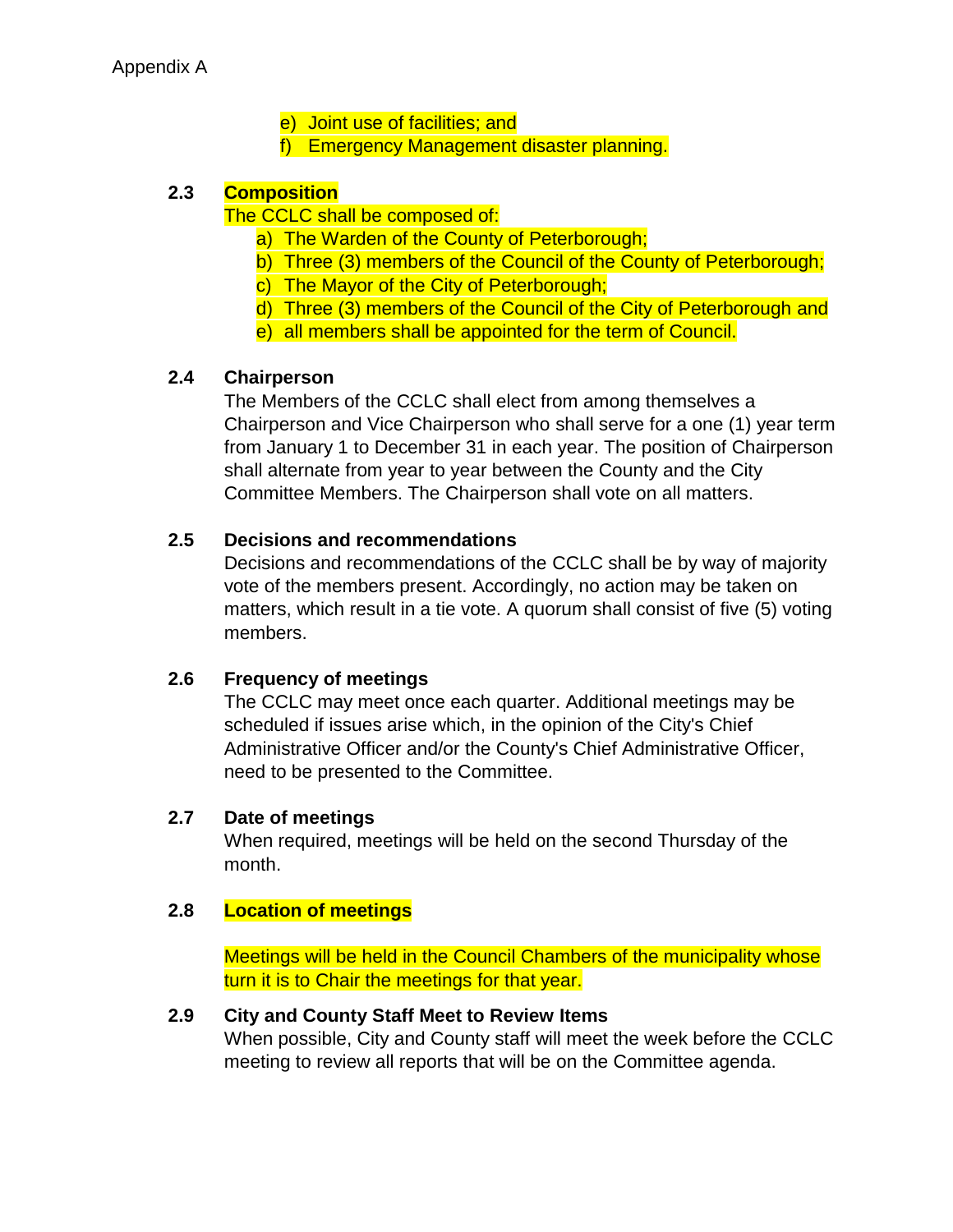# **2.10 Agenda distribution**

The City Clerk shall prepare and distribute agendas to CCLC members on the Friday before the week in which a CCLC is held.

# **2.11 Minutes**

The City Clerk shall attend each CCLC meeting and shall prepare minutes that shall be circulated in a timely fashion to the CCLC members.

# **2.12 Meeting Procedure**

Meetings will be conducted in accordance with the **Municipal Act, 2001** requirements and relevant regulations.

# **2.13 Committee Recommendations**

Committee recommendations may be forwarded to City Council, County Council or both Councils, depending upon the issue being considered. Generally speaking, recommendations will be dealt with as follows:

- a) Ontario Works, Child Care, Social Housing, Provincial Offences and Waste Management Facility will be presented to City Council for consideration.
- b) Paramedic Services will be presented to County Council for consideration.
- c) Annual Budgets for Ontario Works, Child Care, Social Housing, Paramedic Services and Provincial Offences will be presented to both Councils for consideration.
- d) Each Municipal Service Manager will review feasibility of and report back on a set of Key Performance Indicators (hereinafter "KPIs") to be regularly reported by the Service as an indicator of how the Service is performing against expectations by January 2024.

# **3. Housing and Homelessness Advisory Committee**

- **3.1** The Housing and Homelessness Advisory Committee is considered to be an Advisory Committee to the CCLC.
- **3.2** Staff members from the City and/or the County will sit on the advisory committee and report regularly to the CCLC.
- **3.3** Recommendations can be submitted to the CCLC by Housing and Homelessness Advisory Committee through a covering report prepared by the City Commissioner of Community Services.
- **3.4** Minutes from all of the Housing and Homelessness Advisory Committee will be placed on the CCLC agenda as an information item.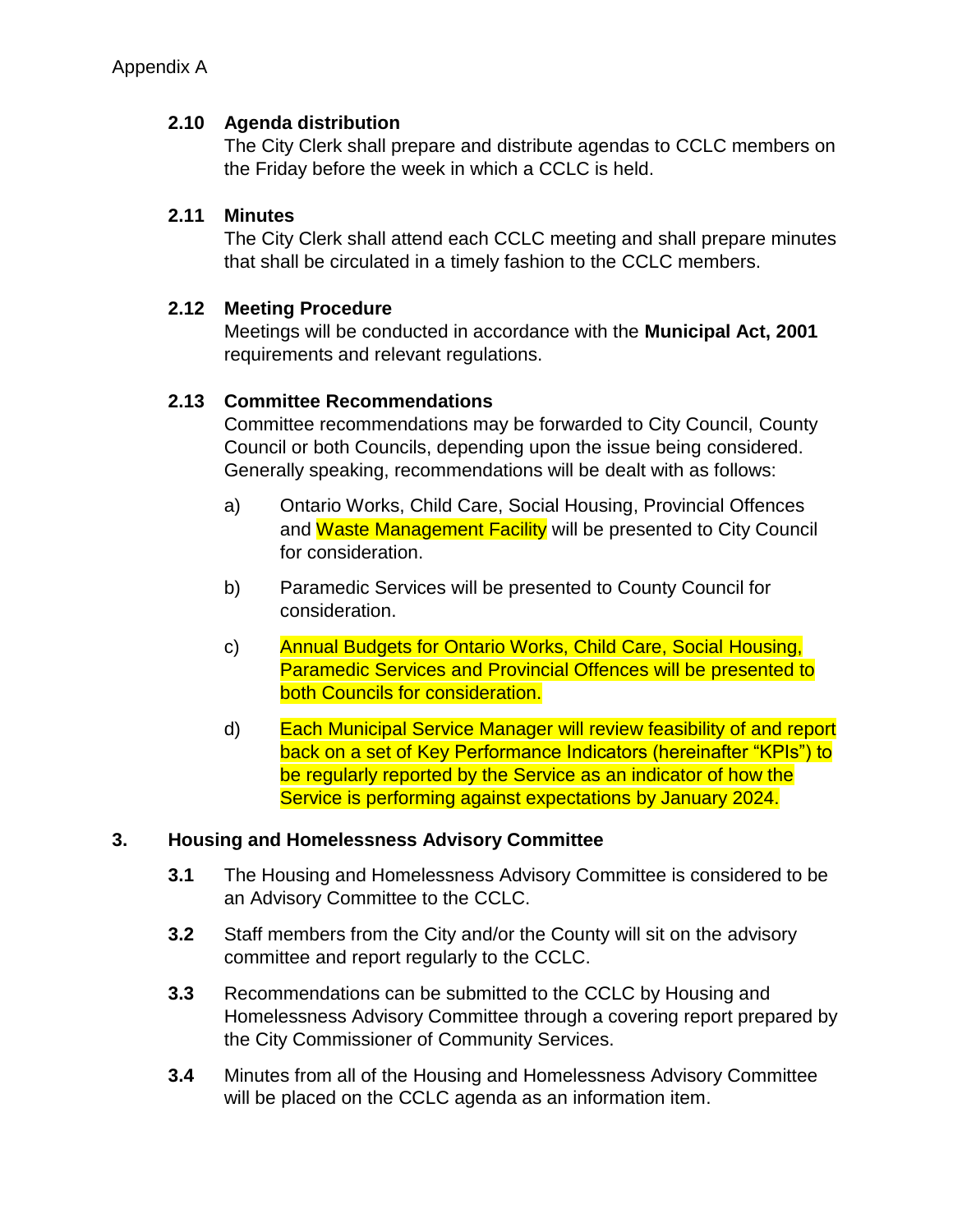## **4. Age-friendly Peterborough Advisory Committee**

- **4.1** The Age-Friendly Peterborough Advisory Committee is considered to be an Advisory Committee to the CCLC.
- **4.2** Staff Members from the City and/or County will support the advisory committee and report regularly to CCLC.
- **4.3** Recommendations can be submitted to the CCLC by Age-Friendly Peterborough Advisory Committee through a covering report prepared by the City Commissioner of Community Services.
- **4.4** Minutes of the Age-Friendly Peterborough Advisory Committee will be placed on the CCLC agenda as an information item.

## **5. Service Delivery Manager Obligations**

- **5.1** Each Municipal Service Delivery Manager has the obligation of discharging such responsibilities as the Province may prescribe for Municipal Service Managers in respect of the service or services, including the following:
	- a) Managing the system of services within the service delivery area;
	- b) Being accountable to the Province and local taxpayers for management of these services within the policies and standards established by the Province;
	- c) Administering cost-sharing arrangements with the Province for Social Services, Social Housing, Provincial Offences, Paramedic Services;
	- d) Administering cost-sharing arrangements between the City and the County;
	- e) Determining, within Provincial policies, the most effective approaches for delivering services to clients in the service delivery area;
	- $f(x)$  Taking advantage of opportunities to rationalize service delivery, where it is cost-effective and consistent with Provincial policies to do so;
	- g) Performing all Human Resources functions required to operate the service in accordance with their respective Municipality's Human Resources Policies; and
	- h) Acquiring all goods and services required to provide the service in accordance with their respective Municipality's Purchasing Policies.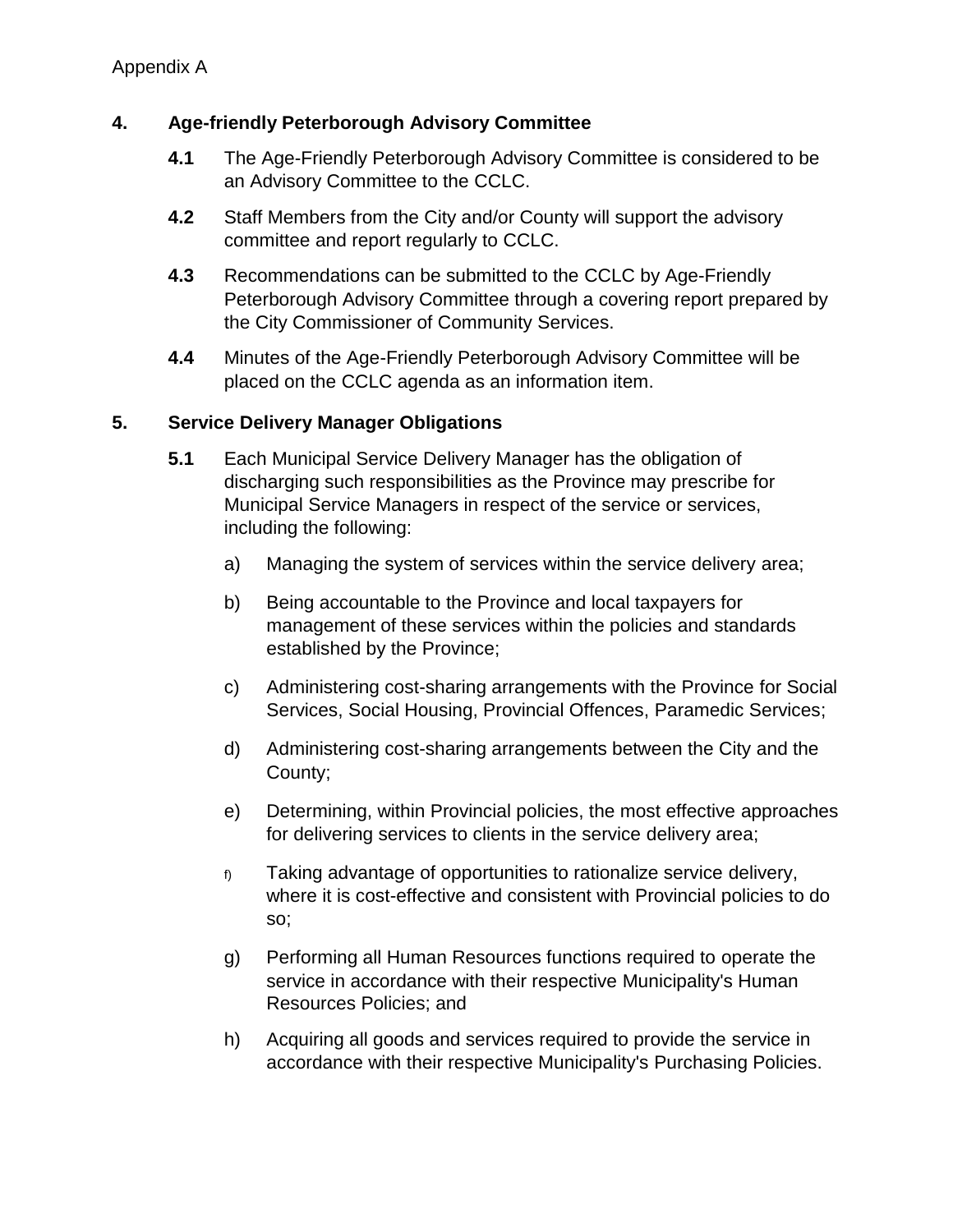- **5.2** Services will be delivered in accordance with the following criteria:
	- a) within a clearly defined service area;
	- b) in a manner which takes language and culture into account; and
	- c) takes existing transportation and communication networks into account.

# **6. Term of Agreement**

**6.1** The term of this agreement will be January 1, 2020 to December 31, 2024.

# **7. Services Covered and Cost Sharing Basis**

- **7.1** The services covered under this agreement, and the basis upon which cost are to be allocated, are set out on Schedule A to this agreement.
- **7.2** Schedule A to this agreement may be amended from time to time by mutual agreement of each party's duly elected municipal council.

# **8. City Chief Administrative Officer and The County Chief Administrative Officer Delegated Authority**

**8.1** The City's Chief Administrative Officer and the County's Chief Administrative Officer are hereby authorized to administer and see to the carrying out of this agreement and, without restricting the generality of the foregoing, to exchange letters of understanding that more fully provide for the implementation and maintenance of the municipal services delivery system in accordance with the arrangements with and policies of the Province and the provisions of this agreement. Letters of Understanding shall be appended to and form part of this agreement.

# **9. Dispute Resolution**

- **9.1** In the event of any dispute about any matter arising out of this agreement between the City and the County, the following shall apply:
	- a) The dispute shall be referred initially by the party raising the dispute to the other party in writing for decision, which the latter shall give in writing within a reasonable time.
	- b) If the dispute is not satisfactorily settled between the parties, the dispute may be submitted forthwith to a mediator to be agreed upon by the parties.
	- c) If the parties cannot agree on a mediator or the dispute is not satisfactorily settled between the parties through mediation, the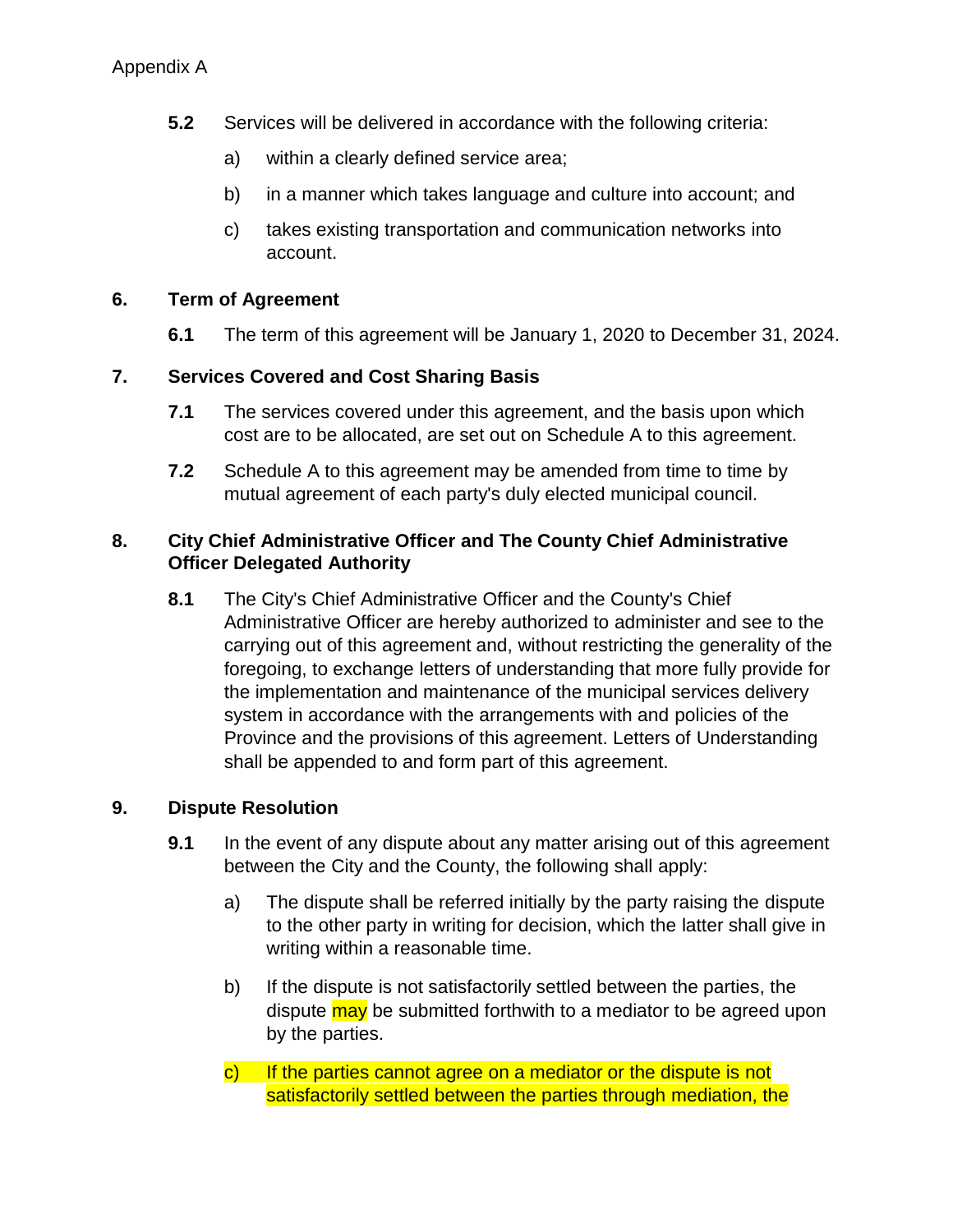dispute shall be submitted, subject to any other requirements of law, to arbitration pursuant to the **Arbitration Act, 1991** or any other means of alternative dispute resolution satisfactory to the parties and the decision of the arbitrator, or if more than one, the decision of the majority shall be final and binding on the parties.

# **10. Notice To Be In Writing**

- **10.1** Where in this agreement any notice, request, direction or other communication is required to be given or made by either party, it shall be in writing and is effective if delivered in person, sent by ordinary or registered mail, e-mail, or facsimile transmission addressed, in the case of the City, to its Chief Administrative Officer and, in the case of the County, to its Chief Administrative Officer at the addresses set out below:
	- a) City of Peterborough Attention: Chief Administrative Officer 500 George Street North Peterborough, ON K9H 3R9
	- b) County of Peterborough Attention: Chief Administrative Officer County Court House 470 Water Street Peterborough, ON K9H 3M3

# **11. Agreement May Be Altered By Written Agreement**

**11.1** If at any time during the continuance of this agreement, the parties shall deem it necessary or advisable to make any alteration or addition to this agreement, they may do so by means of a written agreement between them which shall be supplemental or additional hereto and form part hereof.

## **12. Related Agreements**

**12.1** At its meeting held December 3, 2012 based on recommendations in Report CAO12-020, dated December 3, 2012, and through By-law 012- 173 Council of the City of Peterborough, Council approved an Agreement between the City of Peterborough, County of Peterborough and the Greater Peterborough Area Economic Development Corporation covering the four year period January 1, 2013 to December 31, 2016. At its meeting held December 7, 2012 through By-law 2012-79, County Council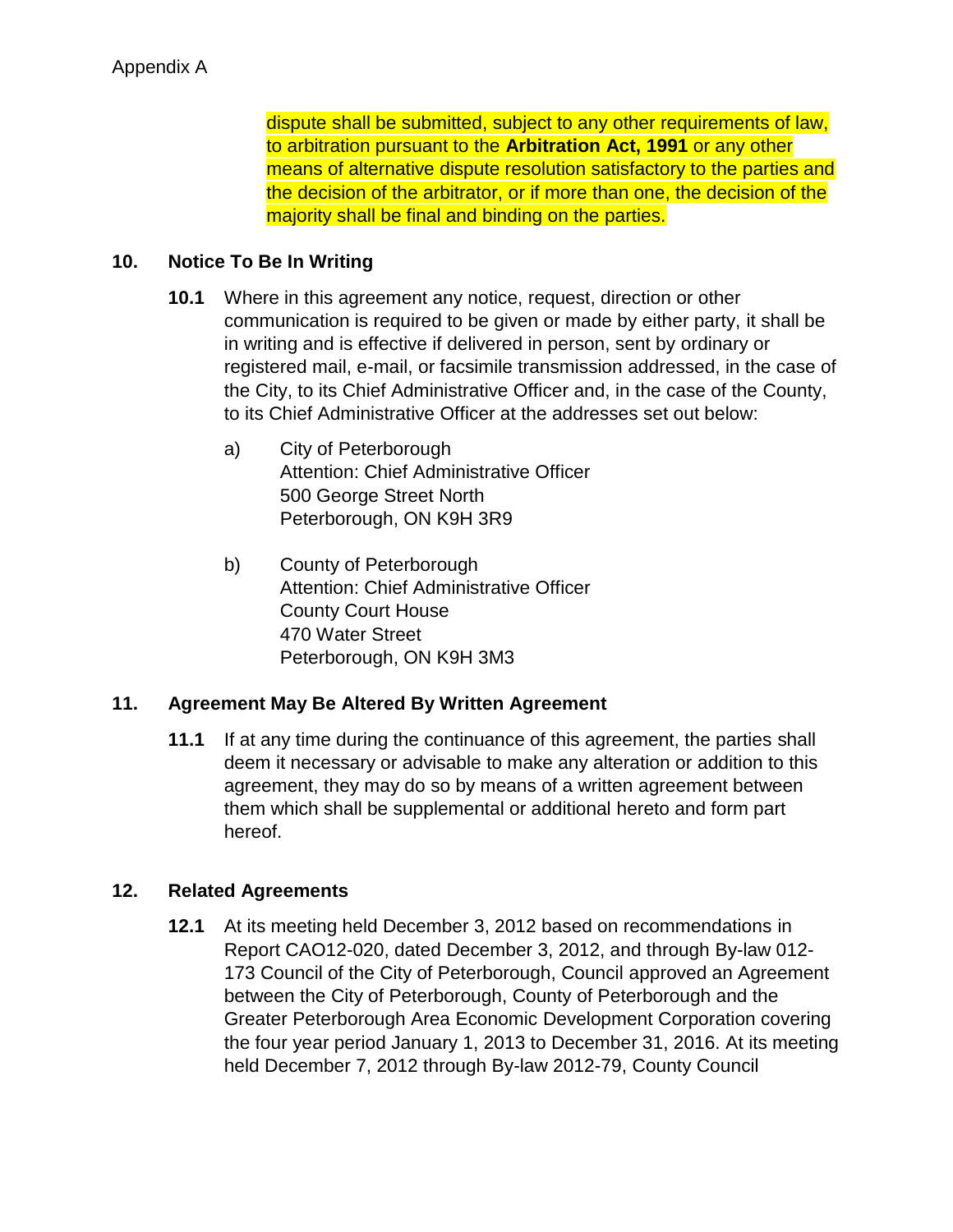approved the same agreement. Portions of that agreement refer to responsibilities of the Joint Services Steering Committee.

**12.2** At its meeting held March 6, 2000, based on the City Solicitor's report OCS00-001, dated February 28, 2000, Council of the City of Peterborough authorized the Mayor and the Clerk to execute an Inter-Municipal Service Agreement between the City and County stipulating the City would deliver the POA services and revenues would be shared based on weighted current value assessment. Both parties signed the agreement on June 1, 2000. The Agreement also set out other operational issues and refers to responsibilities of the Joint Services Steering Committee.

All other respects of the Agreement remain in full force and effect according to all of the terms and conditions thereof, except as modified or amended by this Amending Agreement.

**In Witness Whereof** the parties hereto have hereunto affixed their corporate seals attested to by the hands of their respective proper signing officers in that behalf duly authorized.

DATED this day of , 2019.

**The Corporation of The City of Peterborough**

**\_\_\_\_\_\_\_\_\_\_\_\_\_\_\_\_\_\_\_\_\_\_\_\_\_\_\_\_\_\_\_\_\_\_\_\_\_\_\_\_\_\_\_**

**\_\_\_\_\_\_\_\_\_\_\_\_\_\_\_\_\_\_\_\_\_\_\_\_\_\_\_\_\_\_\_\_\_\_\_\_\_\_\_\_\_\_\_**

**Mayor**

**Clerk**

**The Corporation of The County of Peterborough**

**\_\_\_\_\_\_\_\_\_\_\_\_\_\_\_\_\_\_\_\_\_\_\_\_\_\_\_\_\_\_\_\_\_\_\_\_\_\_\_\_\_\_\_**

**Warden**